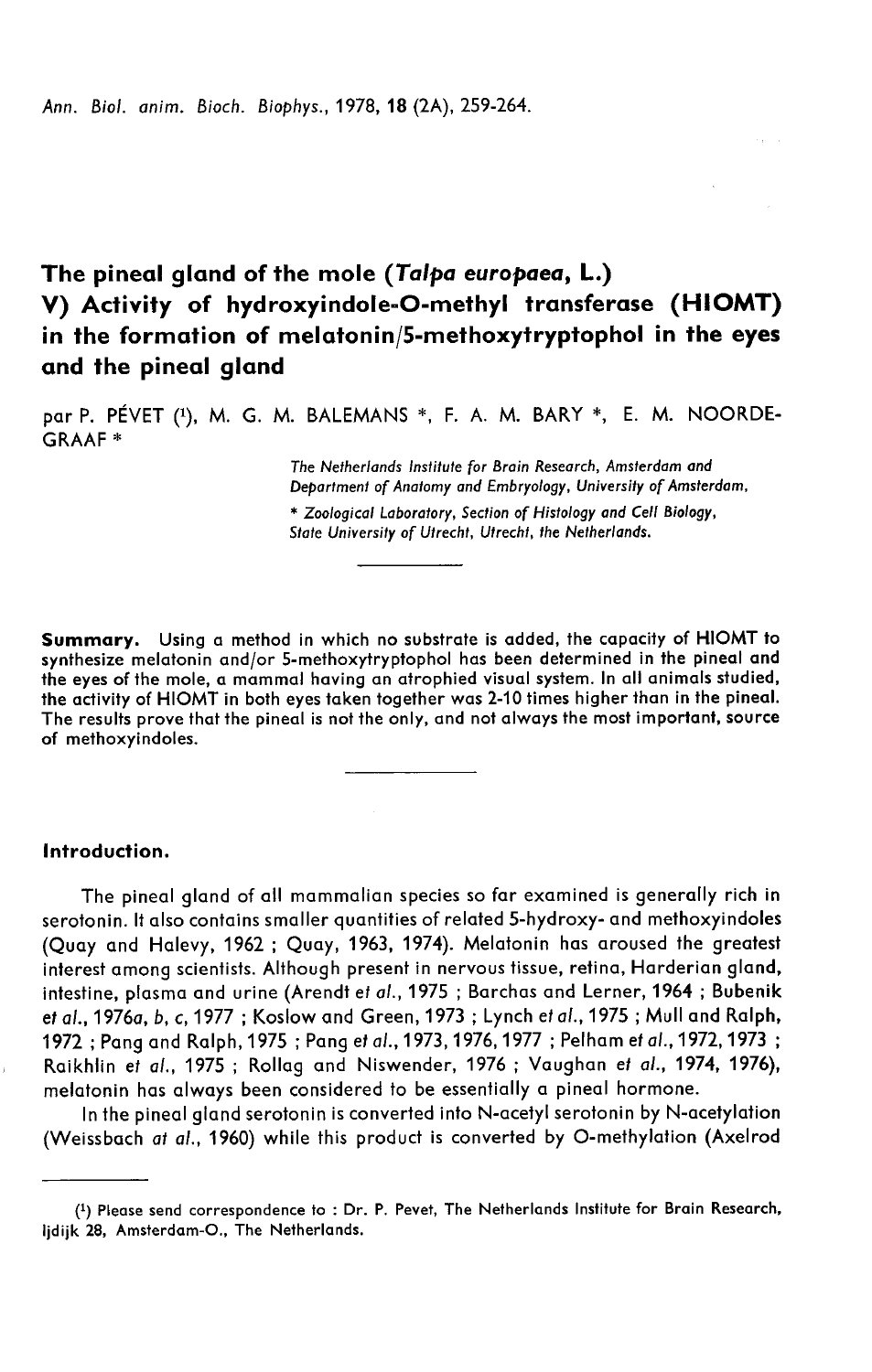and Weissbach, 1960) to melatonin. The two enzymes required for these conversions are N-acetyltransferase (NAT) and hydroxyindole-O-methyl transferase (HIOMT). By other pathways of serotonin metabolism, HIOMT is also involved in the formation of 5-methoxy-tryptophol (Mcisaac et al., 1965), a compound known to show physiological activity (Mclsaac et al., 1964 ; Balemans, 1974), 5-methoxyindole-3-acetic acid (Lerner et al., 1959) and 5-methoxytryptamine (Quay and Smart, 1967).

Initially, HIOMT was thought to be present only in the pineal gland. Subsequently it was identified in the mammalian retina (Cardinali and Rosner, 1971, 1972 ; Quay, 1965) and in the Harderian gland (Vlahakes and Wurtman, 1972 ; Cardinali and Wurtman, 1972). The presence of HIOMT in the retina is of special interest. This enzyme has also been found in lower vertebrate pineals (Fenwick, 1970 ; Baker et a/., 1965) which, like the retina, contain photoreceptor cells. Moreover it is now proved (Pevet and Collin, 1976 ; Pevet et al., 1977) that the pinealocytes of mammals belong to a sensory cell line that has evolved from sensory pineal photoreceptors of lower vertebrates during phylogenetic development (Collin, 1969, 1971). Considering that the pinealocytes did evolve from photoreceptor cells, it seemed of interest to study the capacity of HIOMT to synthesize melatonin and/or 5-hydroxytryptophol in the pineal and in the eyes of a mammal possessing an atrophied and rudimentary visual system under natural conditions. The mole (Talpa europaea, L.) is an appropriate animal for such an investigation.

### Material and methods.

Eight moles of both sexes and of different ages were captured in Deux-Sevres (France) on March, 22, 1977. Immediately after capture these moles were decapitated under ether anesthesia and the pineal and the eyes were quickly removed. The organs were then frozen, transported and conserved in liquid nitrogen until they were investigated.

The details of the method used to determine HIOMT activity are extensively reported and discussed elsewhere (Balemans et al., submitted for publication).

Using this method, the methylation of several 5-hydroxyindoles in the pineal and in the two eyes was analysed by using the 5-hydroxyindoles present in the tissue studied as a substrate. This implies that no extra substrate was added to the incubation meatum (20  $\mu$ ) or 0.1 M phosphate burter, pH 8.0 and 10  $\mu$ 1 of 3-daenosymmetrionine--H,<br>1.5  $\mu$ Ci/10  $\mu$ l in H<sub>2</sub>SO<sub>4</sub>, pH 2.5). After incubation at 37 °C for 60 min, thinlayer chroand in the two<br>studied as a su<br>medium (20 µl<br>1.5 uCi/10 µl i of 0.1 M phosphate buffer, pH 8.0 and 10  $\mu$ l re captured in Deux-Sèvres<br>nese moles were decapitated<br>vere quickly removed. The<br>n liquid nitrogen until they<br>MT activity are extensively<br>iitted for publication).<br>ydroxyindoles in the pineal<br>indoles present in the tissue<br>w matography was performed with pineal tissue together with the incubation medium. The chromatograms were developed in chloroform : methanol : ammonia 25 p. 100 (60 : 35 : 5). The spots were scraped and counted (liquid scintillation counter Mark I of Nuclear-Chicago) in 75  $\mu$ l ethanol and 10 ml of a scintillation liquid (toluene 1 000 ml POPOP 0.1 g; PPO 5 g; Cab-o-sil 40 g). With this technique, 5-methoxytryptophane, 5-methoxytryptamine, 5-methoxyindole-3-acetic acid can be separated as can melatonin and 5-methoxytryptophol which are located on the same spot. Blanks without pineals and/or eyes were included in each series of incubations (see Balemans et al.). The activity present on the identical spots, as the 5-methoxyindoles in the blanks, was subtracted from that of the tissues studied.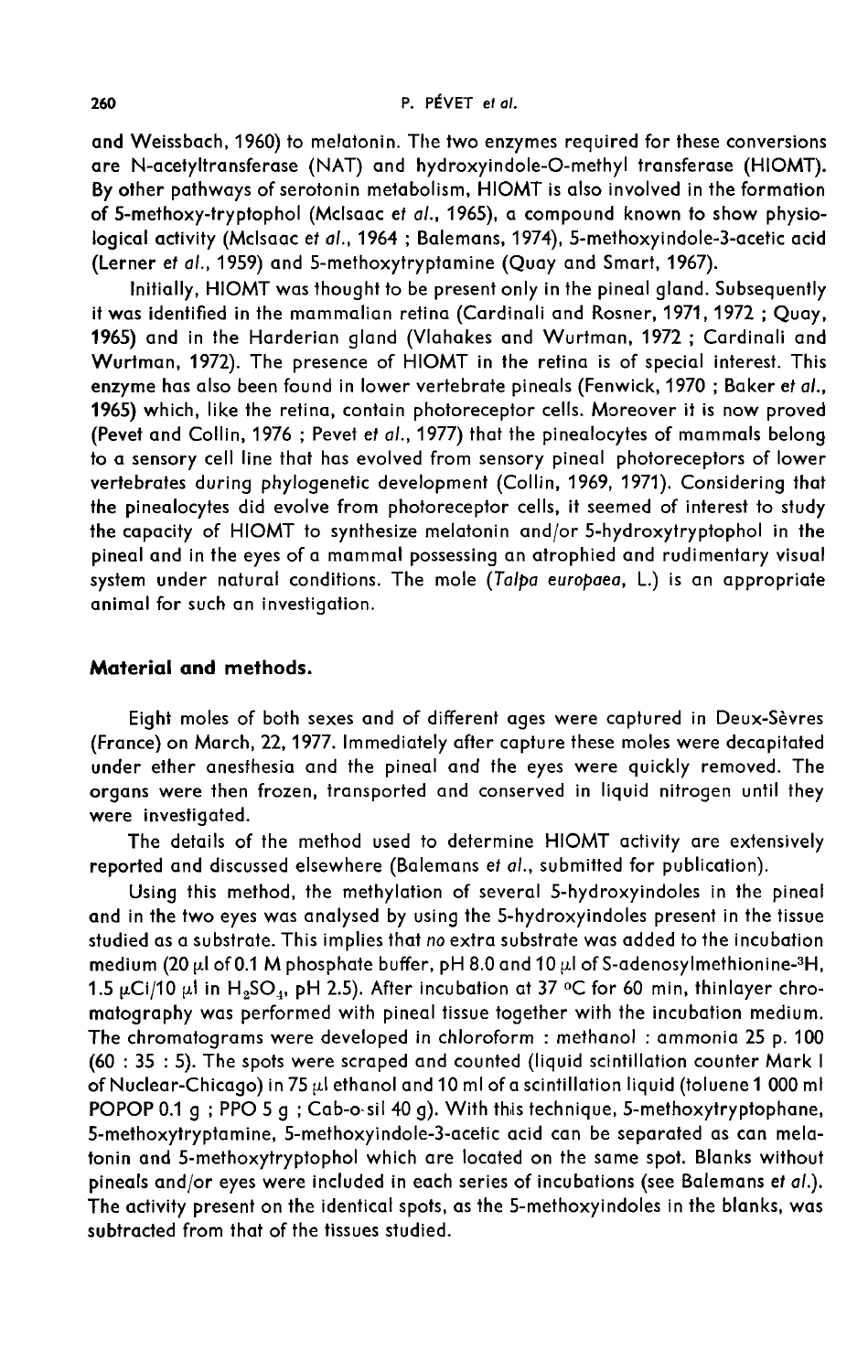#### Results.

In the moles studied, the methylation of both N-acetylserotonin and 5-hydroxytryptophol was measured together (see Material and Methods). As no substrate was, added, the results indicate the presence of the 5-hydroxyindoles N-acetylserotonin and/or 5-hydroxytryptophol, the methylating enzyme HIOMT, and melatonin and/or 5-methoxytryptophol in the pineal and in the eyes.

The number of animals was too small to determine a possible difference in HIOMT activity in the methylation of N-acetylserotonin and/or 5-hydroxytryptophol between young and adult males and females. However, HIOMT activity in both eyes was always 2-10 times higher than that in the pineal (table 1).

#### TABLE 1

HIOMT activity in the formation of melatonin and/or 5-methoxytryptophol in the eyes and the pineal of the mole. The results are expressed in DPM (disintegration per min)

| Pineal | 2 Eyes  |
|--------|---------|
|        | 742     |
| 609    | 811     |
| 609    | 1840    |
| 452    | 4934    |
| 406    | 1704    |
| 331    | 3 0 8 2 |
| 159    | 918     |
| 847    | 2 2 9 5 |
|        |         |

# Discussion.

Quay (1974) wrote : « It is probably safe to assume that melatonin occurring in these and other mammalian tissues and fluid (the peripheral nerves, blood and urine) is derived from the pineal gland, because of the pineal localization of the enzyme responsible for the last step in melatonin's biosynthesis, and because of the above cited loss of melatonin from chicken serum after pinealectomy. There is no evidence as yet that the low levels of this enzyme, hydroxyindole-O-methyltransferase, detectable in retina and Harderian gland can contribute to a release of melatonin from these other tissues. » Bubenik et al. (1976a, b, c, 1977) however, on the basis of immunocytological investigations, concluded that the pineal was probably not the only source of methoxyindoles. The results obtained in the mole demonstrate clearly that in a mammal, an extra-pineal biosynthesis of methoxyindoles indeed occurs. Moreover, the results also prove for the first time that the pineal is not always the organ in which most of this compound is synthesized. These observations seem to be of importance especially when considering the paradoxical effects of melatonin reported by different authors. In mammals, melatonin is generally considered to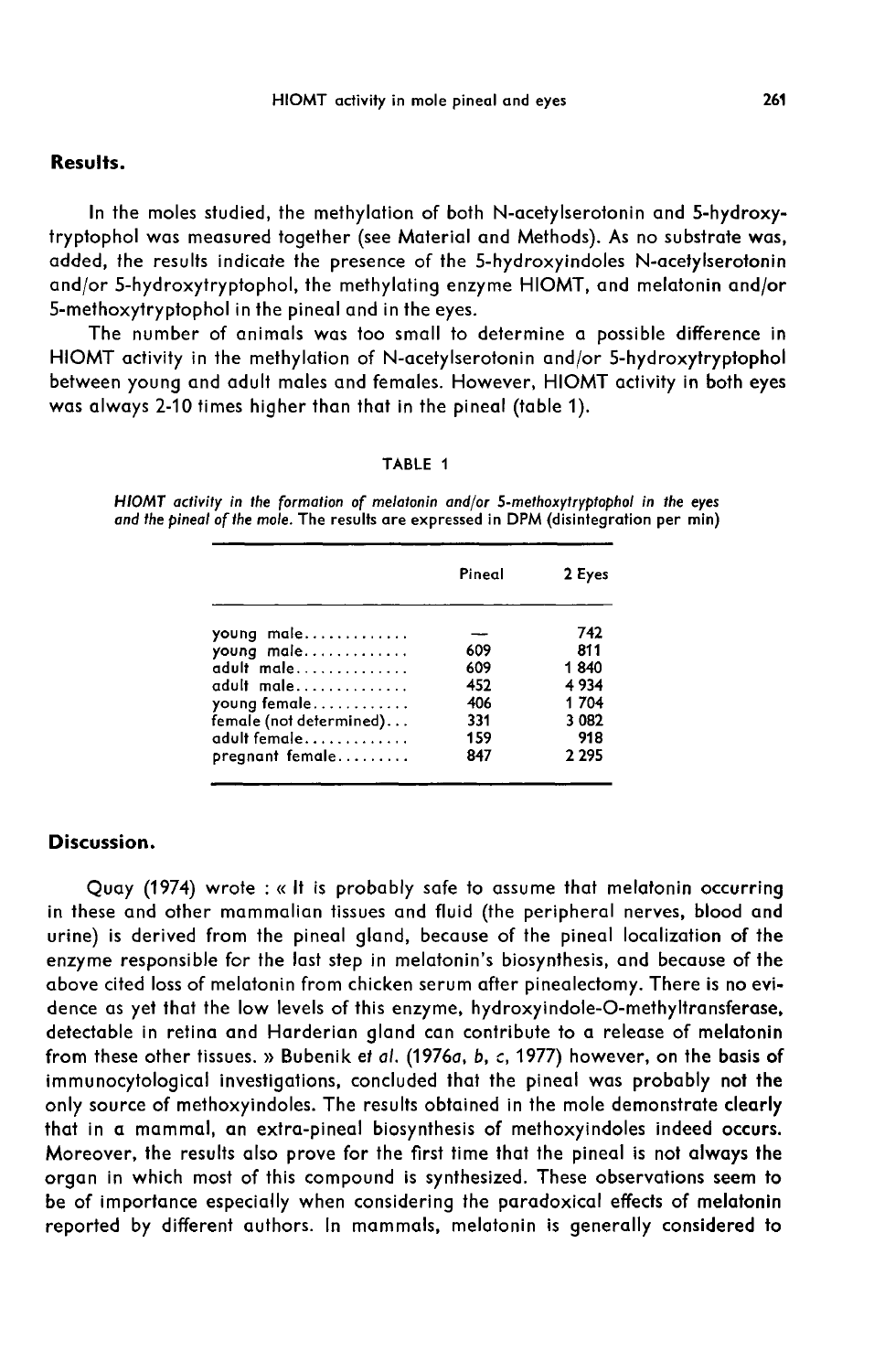exert an antigonadotropic effect (for ref., see Kappers, 1976). Inhibition of the antigonadotropic influence of the pineal by this methoxyindole has, however, also been observed (Reiter et al., 1975). Moreover, although many reports assume or imply only direct effects of administered melatonin, the nervous system and humoral routes are gradually receiving more attention. Quay (1974) and Pavel et al. (1973) suggested that melatonin may act within the pineal gland itself to influence the secretion of pineal antigonadotropic compounds (peptides or polypeptides ?). On the other hand, it has also been demonstrated (Hoffman and Küderling, 1977; Turek, 1977) that, after pinealectomy, an antigonadotropic activity of exogenous melatonin is observed. This proves that this antigonadotropic effect was not due to any change in synthesis of pineal peptides or any other compounds secreted by the pineal.

The production of methoxyindoles in different organs, as has now been demonstrated in the mole, could perhaps help in understanding the paradoxical endocrinological effects of melatonin. The methoxyindoles produced by the pineal cells could possibly act in these cells, while those produced by other organs could act via the bloodstream either on the pineal or on its target organs. Another possibility is that the methoxyindoles synthesized in the pineal may differ from those synthesized at other sites.

With the technique used, it has been impossible in the mole to separate the action of HIOMT in forming melatonin from that of its 5-methoxytryptophol-forming role. Other investigations, now in progress, will permit to determine whether there is a possible difference between the eyes and the pineal in the quantitative distribution of these two methoxyindoles.

As a high HIOMT activity has been demonstrated in the atrophied eyes of the mole, the question arises whether this observation can be related to the fact that the mole retina is rudimentary. Only future research with other fossorial blind mammals can answer this question.

> Recu en novembre 1977. Accepté en décembre 1977.

Acknowledgments. - The authors wish to thank Prof. Dr. J. Ariëns Kappers for revising the paper, and Miss J. Sels for typing the manuscript.

Résumé. L'activité de l'HIOMT dans la synthèse de la mélatonine et/ou du 5-méthoxy-<br>tryptophol a été étudiée dans la pinéale et les yeux de la Taupe, un Mammifère possédant un appareil visuel atrophié. Dans tous les spécimens étudiés, il a été démontré que l'activité de l'HIOMT dans les yeux était de 2 à 10 fois supérieure à celle observée dans la pinéale. Ces résultats qui prouvent que la pinéale n'est pas toujours le seul et le plus important lieu de synthèse des méthoxyindoles, ont été discutés.

#### References

ARENDT J., PAUNIER L., SIZONENKO P. C., 1975. Melatonin radioimmunoassay. J. clin. Endocr. Metab., 40, 347-350.

AXELROD J., WEISSBACH H., 1960. Enzymatic 0-methylation of N-acetyl-serotonin to melatonin. . Science, 131, 1312.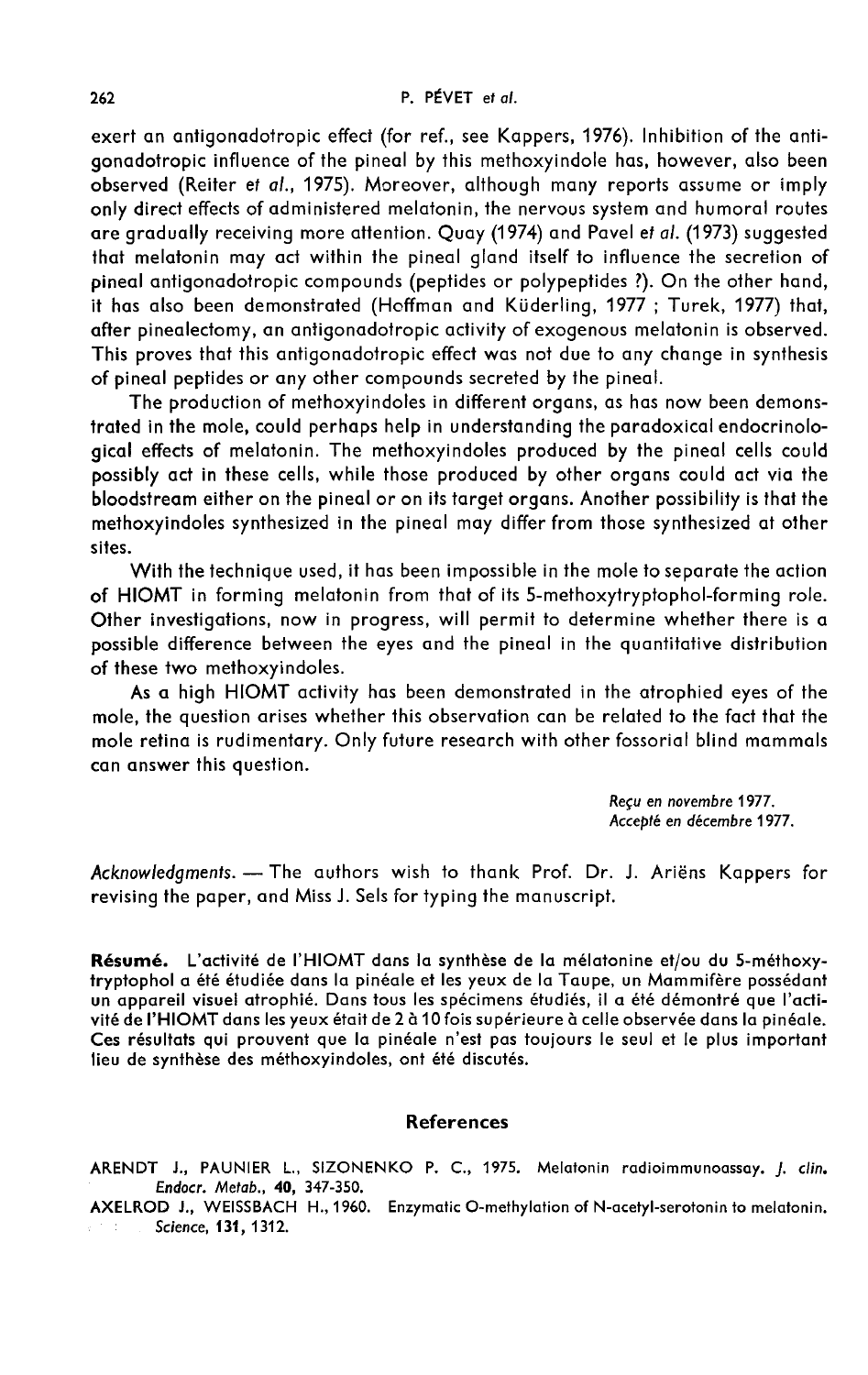- BAKER P. C., QUAY W. B., AXELROD J., 1965. Development of hydroxy-indole-O-methyl transferase activity in eye and brain of the amphibian, Xenopus laevis. Life Sci., 4, 1981-1987.
- BALEMANS M. G. M., 1974. The pineal gland. A study on the presence and the biological significance of melatonin and 5-methoxytryptophol. Thesis, Utrecht.
- BALEMANS M. G. M., NOORDEGRAAF E. M., BARY F. A. M., Van BERLO M. F. Estimation of the methylating capacity of the pineal gland. With special reference to indole metabolism (submitted for publication).
- BARCHAS J. D., LERNER A. B., 1964. Localization of melatonin in the nervous system. J. Neurochem., 11, 489-491.
- BUBENIK G. A., BROWN G. M., GROTA L. J., 1976a. lmmunohistologiccil investigations of N-acetylserotonin (NAS) in the cerebellum after parachlorophenylalanine (PCPA) treatment. Experientia, 32, 579-580.
- BUBENIK G. A., BROWN G. M., GROTA L. J., 19766. Immunohistological localization of melatonin in the rat Harderian gland. J. Histochem. Cytochem., 24, 1173-1177.
- BUBENIK G. A., BROWN G. M., GROTA L. J., 1976c. Differential localization of N-acetylated indolealkylamines in CNS and the Harderian gland using immunohistology. Brain Res., 118, 417-427.
- BUBENIK G. A., BROWN G. M., GROTA L. J., 1977. Immunohistological localization of melatonin in the rat digestive system. Experimentia, 33, 662-663.
- CARDINALI D. P., ROSNER J. M., 1971. Retinal localization of the hydroxyindole-O-methyltransferase (HIOMT) in the rat. Endocrinology, 89, 301-303.
- CARDINALI D. P., ROSNER J. M., 1972. Ocular distribution of hydroxy-indole-O-methyltransferase (HIOMT) in the duck (Anas platyrhinchos). Gen. Comp. Endocrinol., 18, 407-409.
- CARDINALI D. P., WURTMAN R. J., 1972. Hydroxyindole-O-methyl transferase in rat pineal, retina and Harderian gland. Endocrinology, 91, 247-252.
- COLLIN J. P., 1969. Contribution à l'étude de l'organe pinéal. De l'épiphyse sensorielle à la glande pinéale : modalités de transformation et implications fonctionnelles. Ann. Stat. Biol. de Besseen-Chandesse, Suppl. 1, 1-359.
- COLLIN J. P., 1971. Differentiation and regression of the cells of the sensory line in the epiphysis cerebri, 79-120. In WOLSTENHOLM G. E. W., KNIGHT J., The pineal gland, CIBA Found.<br>Symp., Churchill, Livinastone.
- FENWICK J. C., 1970. Demonstration and effect of melatonin in fish. Gen. Comp. Endocrinol., 14, 86-97.
- HOFFMAN K., KUDERLING L, 1977. Antigonadal effects of melatonin in pinealectomized Djun- garian hamsters. Naturwissenschaften, 64S, 339-340.
- KAPPERS J. ARIENS, 1976. The mammalian pineal gland, a survey. Acta neurochirurgica, 34, 109- 149.
- KOSLOW S. H., GREEN A. R., 1973. Analysis of pineal and brain indole alkylamines by gas chromatography-mass spectrometry. Adv. biochem. Psychopharmac. 7, 33-43.
- LERNER A. B., CASE J. D., BIEMANN K., HEINZELMAN R. V., SZMUSZKOVICZ J., ANTHO-NY W. C., KRIVIS A., 1959. Isolation of 5-methoxyindole-3-acetic acid from bovine pineal glands. J. am. Chem. Soc., 81, 5264.
- LYNCH H. J., WURTMAN R. J., KOSKOWITZ M. A., ARCHER M. C., HO M. H., 1975. Daily rhythm in human urinary melatonin. Science, N. Y., 187, 169-171.
- McISAAC W. M., FARRELL G., TABORSKY R. G., TAYLOR A. N., 1965. Indole compounds : LYNCH<br>Dail<sub>)</sub><br>McISAAC<br>McISAAC Isolation from pineal tissue. Science, 148, 102-103.<br>McISAAC W. M., TABORSKY R. G., FARRELL G., 1964. 5-Methoxytryptophol : effect on estrus
- and ovarian weight. Science, 145, 63-64.
- MULL D., RALPH C. L., 1972. A lightening factor in chicken retinae. Am. Zoologist, 12, 674.<br>PANG S. F., BROWN G. M., GROTA L. J., CHAMBERS J. W., RODMAN R. L., 1977. Deter-
- mination of N-acetylserotonin and melatonin activities in the pineal gland, retina, harderian<br>gland, brain and serum of rats and chickens. Neuroendocrinology, 23, 1-13.
- PANG S. F., BROWN G. M., GROTA R. L., RODMAN R. L., 1976. Radioimmunoassay of melatonin in pineal glands, harderian glands, retinas and sera of rats or chickens. Fed. Proc., Fed. am. Soc. exp. Biol., 35, 691.